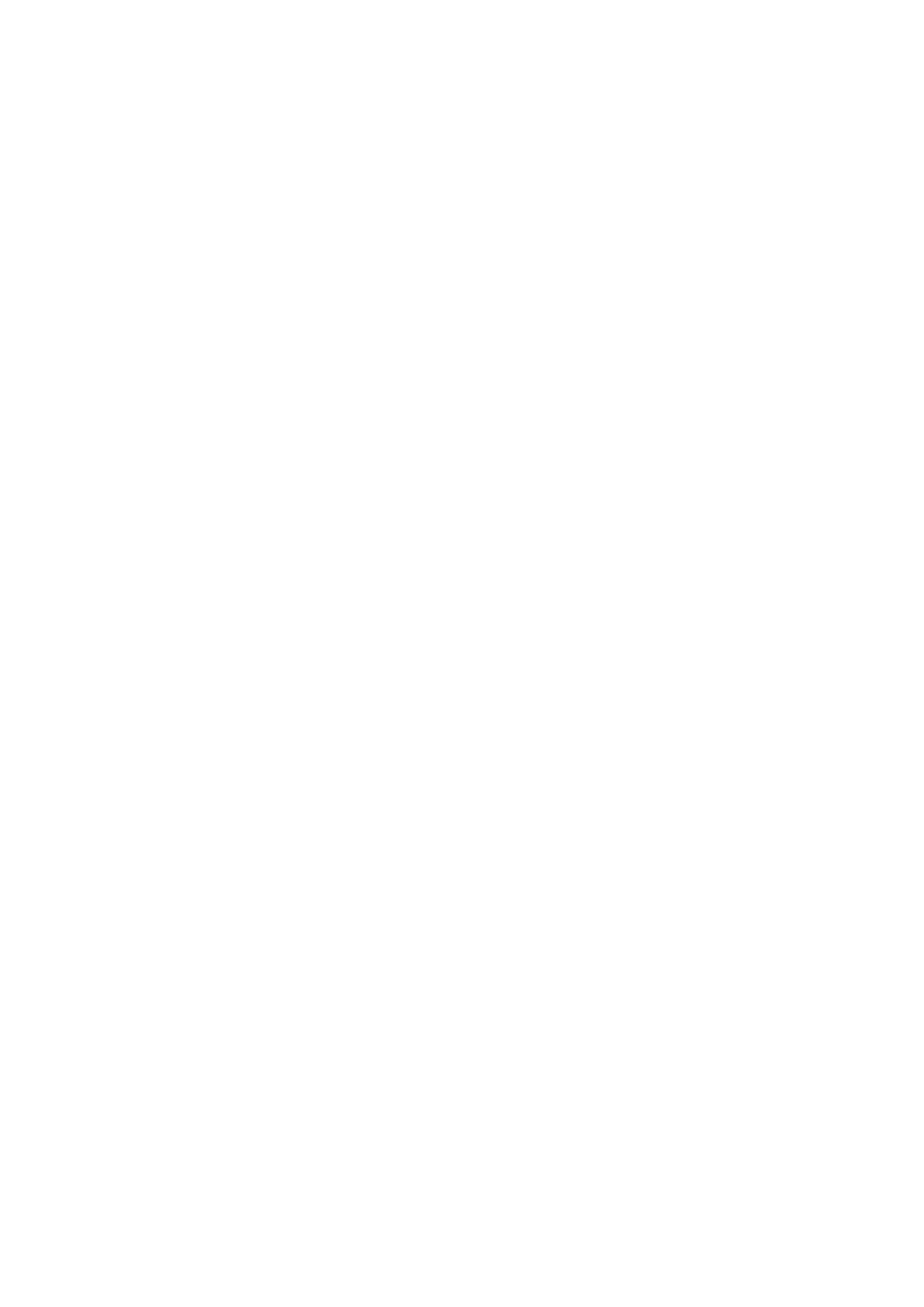### **BASIC CONDITIONS STATEMENT**

#### **CONTENTS**

Executive Summary

- Condition a): National Policy
- Condition b): Listed Buildings
- Condition c): Conservation Areas
- Condition d): Sustainable Development
- Condition e) The Local Plan
- Condition f) EU Obligations
- Condition g) Prescribed Conditions and Prescribed **Matters**
- Conclusion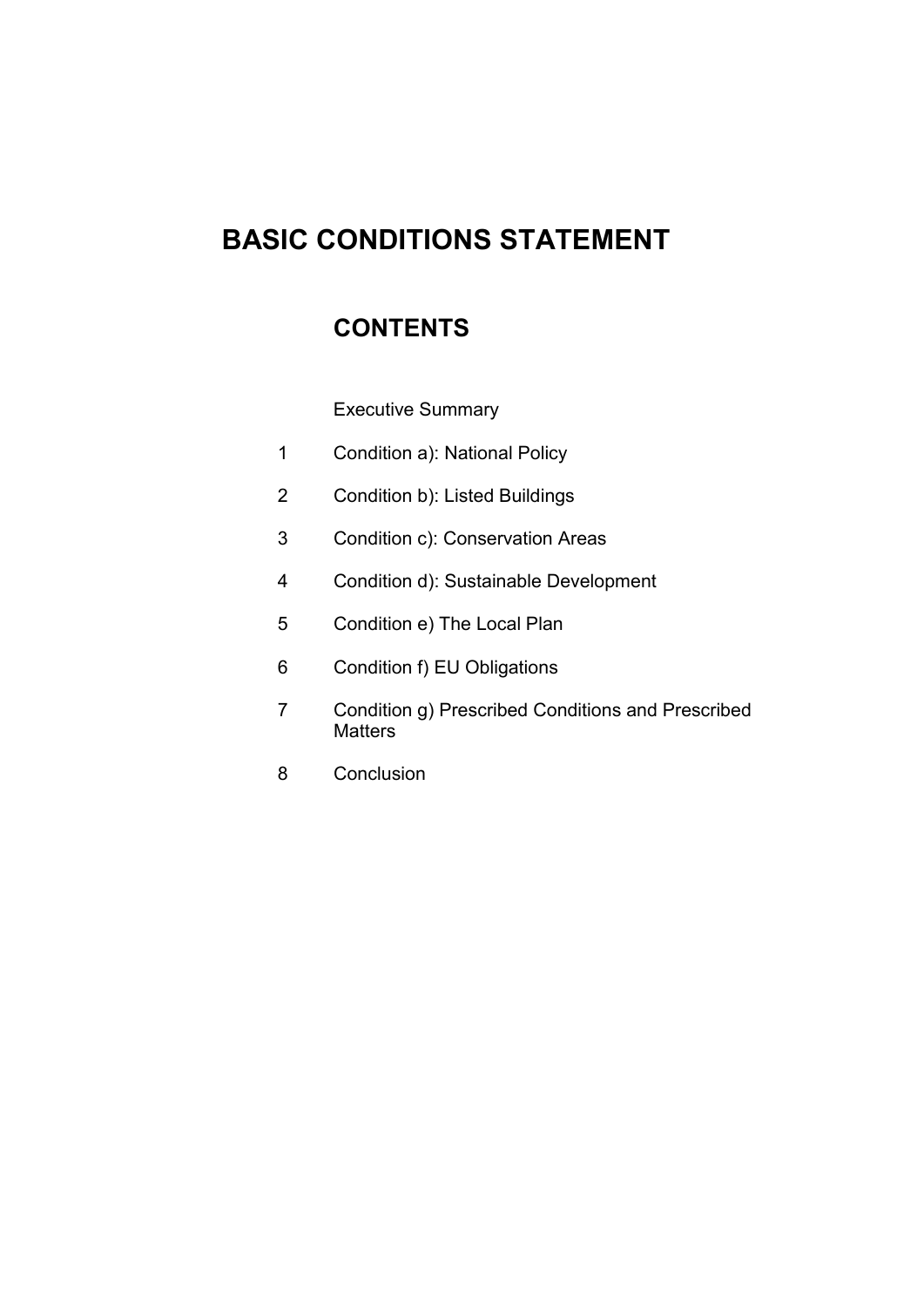## **EXECUTIVE SUMMARY**

- S1. This statement refers to the regulation 14 Submission Lenham Neighbourhood Plan, produced by the Parish Council. An experienced, multi-disciplinary consultancy team was assembled to assist the Parish Council in taking forward the plan-making process, with the assistance of the Neighbourhood Plan Steering Group, and the local residents whose opinions were gathered and tested in a series of public consultation events and workshops. The study area is the whole of the Parish.
- S2. In order to be considered suitable to be taken forward to referendum, Neighbourhood Plans must satisfy a series of basic conditions. These are set out by Central Government. In summary, these are a series of tests to ensure the Plan has regard to;
	- a) National Planning Policy
	- b) Listed Buildings
	- c) Conservation Areas
	- d) Sustainable Development
	- e) The Local Plan
	- f) EU Obligations
	- g) Prescribed Conditions and Prescribed Matters
- S3. The subsequent sections of this statement demonstrate how and why the Regulation 14 Submission Draft Neighbourhood Plan is acceptable regards these considerations.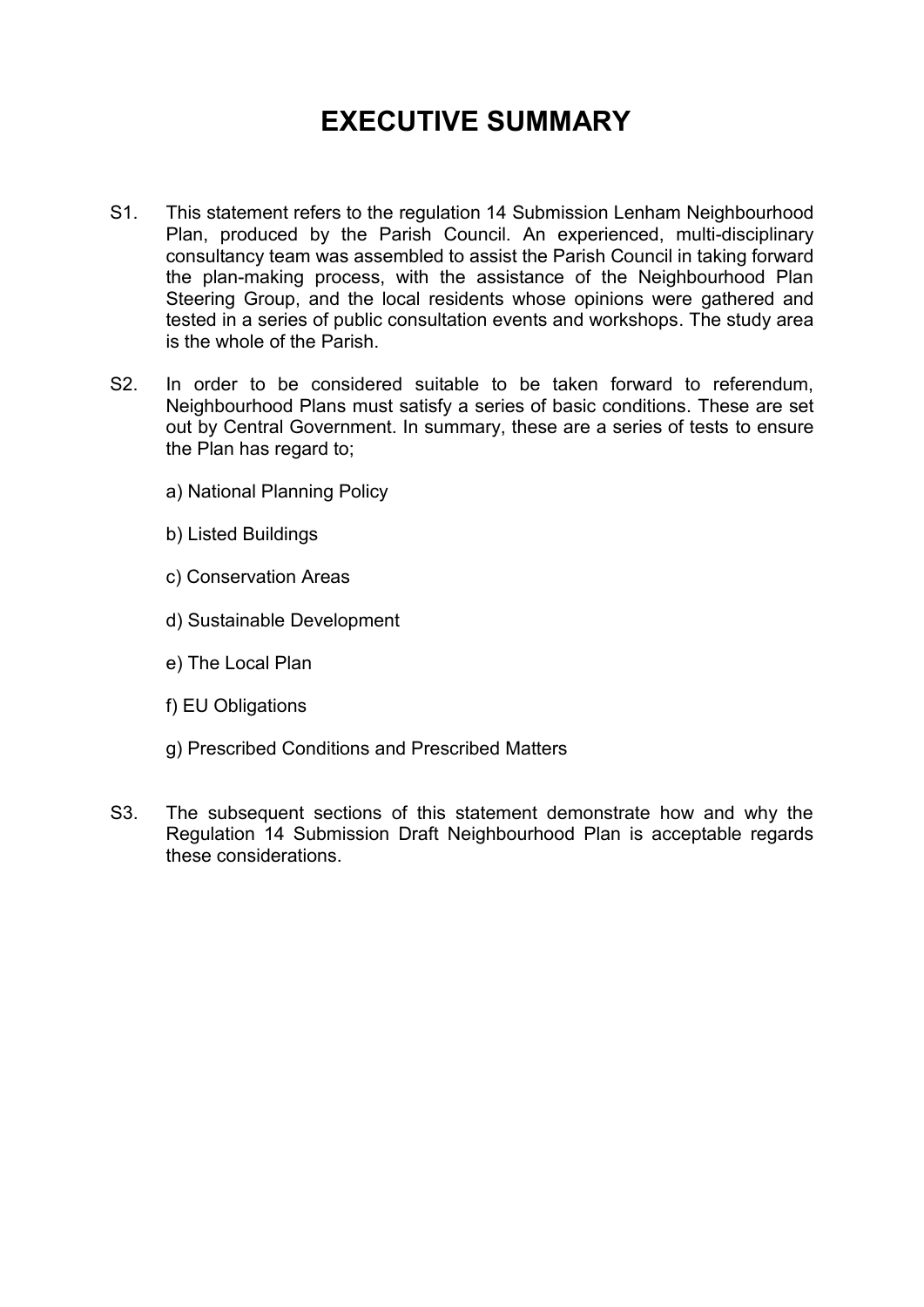## **BASIC CONDITIONS STATEMENT**

#### 1 Condition a: National Planning Policy

**"having regard to national policies and advice contained in guidance issued by the Secretary of State it is appropriate to make the order (or neighbourhood plan)."**

- 1.1 This Draft Neighbourhood Plan is the culmination of almost 4 years of work by the Parish Council, Neighbourhood Plan Steering Group, local people, and consultancy team, commencing in 2012. The Plan also is the culmination of many public consultation events and workshops and numerous meetings with the Local Planning Authority (Maidstone Borough Council). The Plan is therefore in accordance with national guidance regards the due process of neighbourhood plans.
- 1.2 Furthermore, the Plan is in accordance with specific national planning policies as set out in the NPPF. The glossary of the National Planning Policy Framework (NPPF), which is the highest level of planning in England, provides the following definition of Neighbourhood Plans:

"A plan prepared by a Parish Council or Neighbourhood Forum for a particular neighbourhood area."

1.3 The NPPF goes on to offer further guidance of the nature and remit of Neighbourhood Plans. They are mentioned in the very first paragraph of the introduction;

"It (the NPPF) provides a framework within which local people and their accountable councils can produce their own distinctive local and neighbourhood plans, which reflect the needs and priorities of their communities."

1.4 At paragraph 2, the NPPF notes;

"The National Planning Policy Framework must be taken into account in the preparation of local and neighbourhood plans"

1.5 There is a set process of Neighbourhood Plan adoption that must be followed, as set out below;

i) Firstly Propose a Boundary/Boundaries.

ii) Send the Proposed Boundary/Boundaries to the Local Planning Authority (LPA) which in this case is Maidstone Borough Council (MBC). The LPA can be reasonably expected to Endorse the Proposed Boundaries.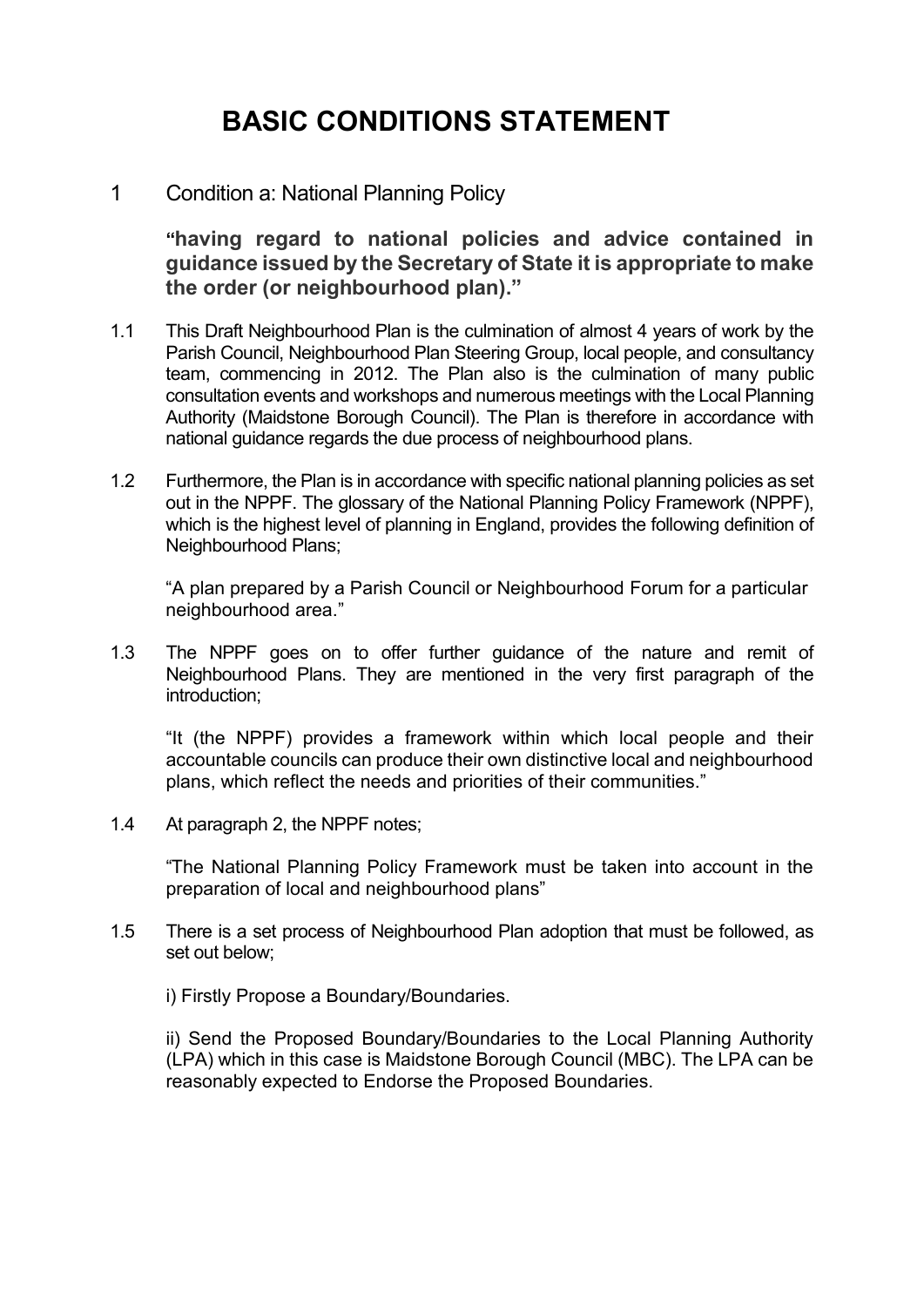iii) Write a Letter to the Public (perhaps every household in the Parish) showing the area(s) and explaining what sort of proposals may be brought forward for those areas.

iv) Draft Options and Public Meeting(s) and Workshop(s).

- v) Final Proposals.
- vi) Formal 6-week consultation carried out by the Parish Council.
- vii) Proposals checked by LPA (MBC) for compliance with the Local Plan.
- viii) Formal consultation carried out by the LPA.
- ix) Sent to an Examiner (similar to a Planning Inspector) to check for soundness.
- x) Goes to Local Referendum. Needs min. 50% support.
- xi) Becomes Adopted as soon as the Referendum is passed.

xii) Goes to the LPA (MBC) to be incorporated in the Local Plan. Becomes an integral part of the Local Plan and carries as much weight as other parts of the Local Plan.

- 1.6 This process has been followed, and the Plan currently is at stage vi) as set out above.
- 1.7 The time-line of the Neighbourhood Plan is set out in detail in the Consultation Statement.
- 1.8 At paragraph 15, the NPPF notes the importance of sustainable development and the presumption in favour of sustainable development. This means the proposals must be sustainable in their layout and proximity to services and in their detailed design and construction, such as under the Code for Sustainable Homes. The "presumption in favour" indicates that if developments are sustainable then they should go ahead: i.e. the wording is strongly pro-development provided it is the right kind of development. This places an obligation on communities to welcome development: it is no longer acceptable to simply resist development.
- 1.9 At paragraph 16, the NPPF sets out the following;

"The application of the presumption (in favour of sustainable development) will have implications for how communities engage in neighbourhood planning. Critically, it will mean that neighbourhoods should:

**●** develop plans that support the strategic development needs set out in Local Plans, including policies for housing and economic development;

**●** plan positively to support local development, shaping and directing development in their area that is outside the strategic elements of the Local Plan; and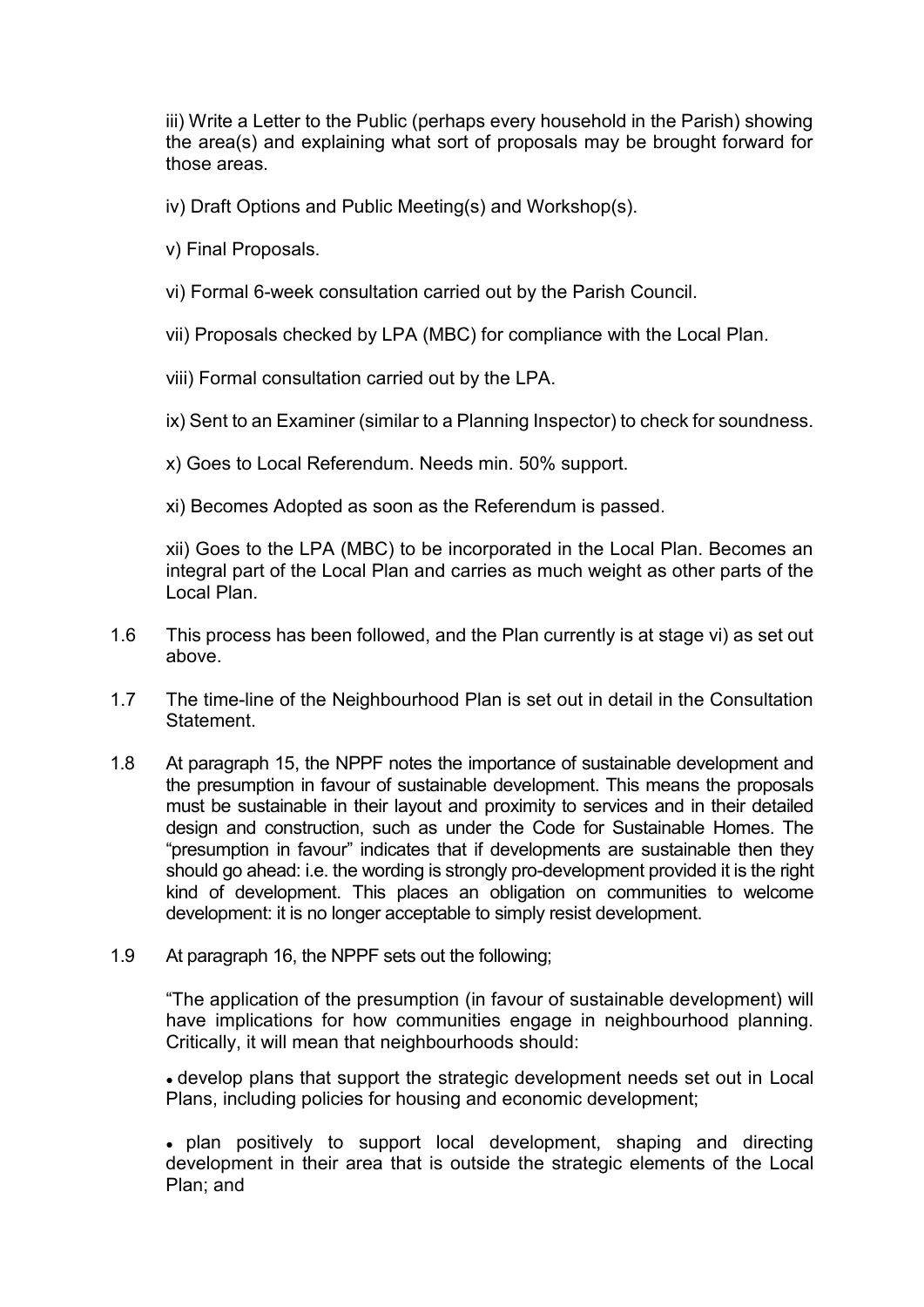**●** identify opportunities to use Neighbourhood Development Orders to enable developments that are consistent with their neighbourhood plan to proceed.

1.10 The NPPF attaches great importance to good design. Paragraphs 56 to 60 set out the following;

"The Government attaches great importance to the design of the built environment. Good design is a key aspect of sustainable development, is indivisible from good planning, and should contribute positively to making places better for people. It is important to plan positively for the achievement of high quality and inclusive design for all development, including individual buildings, public and private spaces and wider area development schemes.

Local and neighbourhood plans should develop robust and comprehensive policies that set out the quality of development that will be expected for the area. Such policies should be based on stated objectives for the future of the area and an understanding and evaluation of its defining characteristics. Planning policies and decisions should aim to ensure that developments:

**●** will function well and add to the overall quality of the area, not just for the short term but over the lifetime of the development;

**●** establish a strong sense of place, using streetscapes and buildings to create attractive and comfortable places to live, work and visit;

**●** optimise the potential of the site to accommodate development, create and sustain an appropriate mix of uses (including incorporation of green and other public space as part of developments) and support local facilities and transport networks;

**●** respond to local character and history, and reflect the identity of local surroundings and materials, while not preventing or discouraging appropriate innovation;

**●** create safe and accessible environments where crime and disorder, and the fear of crime, do not undermine quality of life or community cohesion; and

**●** are visually attractive as a result of good architecture and appropriate landscaping.

Local planning authorities should consider using design codes where they could help deliver high quality outcomes. However, design policies should avoid unnecessary prescription or detail and should concentrate on guiding the overall scale, density, massing, height, landscape, layout, materials and access of new development in relation to neighbouring buildings and the local area more generally. Planning policies and decisions should not attempt to impose architectural styles or particular tastes and they should not stifle innovation, originality or initiative through unsubstantiated requirements to conform to certain development forms or styles. It is, however, proper to seek to promote or reinforce local distinctiveness."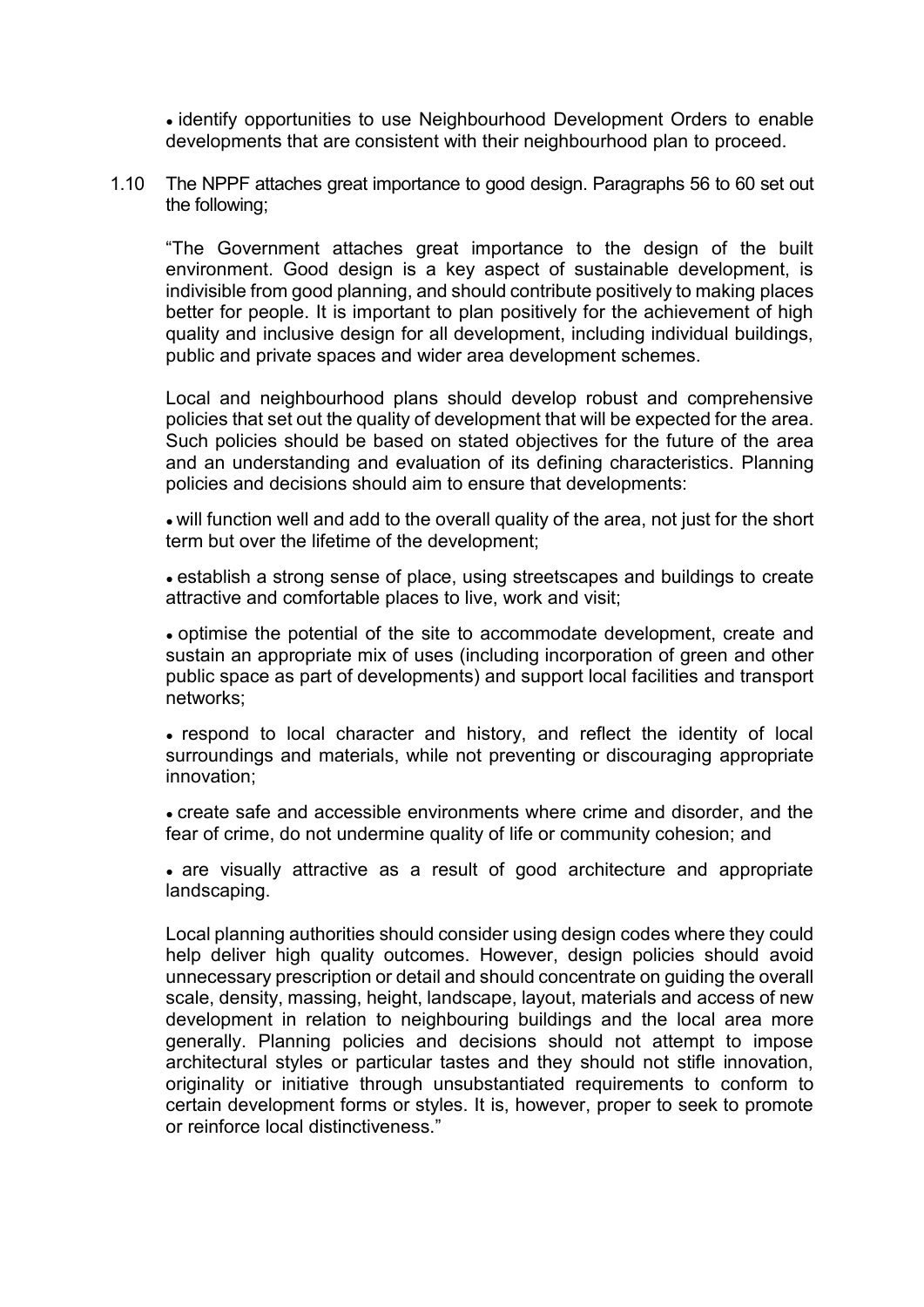1.11 The NPPF sets out further important principles in subsequent chapters. Chief amongst these are;

That planning be genuinely plan-led, empowering local people to shape their surroundings with succinct local and neighbourhood plans setting out a positive vision for the future of the area. (para. 17)

The importance of strengthening the rural economy. (para. 28)

The importance of local people identifying local green spaces that are important to them. (para. 76)

Giving local people genuine power in terms of setting policies that will help determine planning applications and furthermore effectively in granting their own planning approvals by creating Neighbourhood Development Orders. (para. 183)

1.12 The NPPF also notes;

"Access to high quality open spaces and opportunities for sport and recreation can make an important contribution to the health and well-being of communities." (Para 73)

"Local communities through local and neighbourhood plans should be able to identify for special protection green areas of particular importance to them." (Para 76)

"Local planning authorities should work with public health leads and health organisations to understand and take account of the health status and needs of the local population (such as for sports, recreation and places of worship), including expected future changes, and any information about relevant barriers to improving health and well-being." (Para 171)

1.13 The social aspect of the proposal also is significant and should not be lost in planning consideration of the Plan. The NPPF notes the following;

*"A social role – supporting strong, vibrant and healthy communities, by providing the supply of housing required to meet the needs of present and future generations; and by creating a high quality built environment, with accessible local services that reflect the community's needs and support its health, social and cultural well-being."* (Paragraph 7).

*"recognising the intrinsic character and beauty of the countryside and supporting thriving rural communities within it"* (Para 17)

*"Promote the retention and development of local services and community facilities in villages, such as local shops, meeting places, sports venues, cultural buildings, public houses and places of worship."* (Para 28)

*"The planning system can play an important role in facilitating social interaction and creating healthy, inclusive communities."*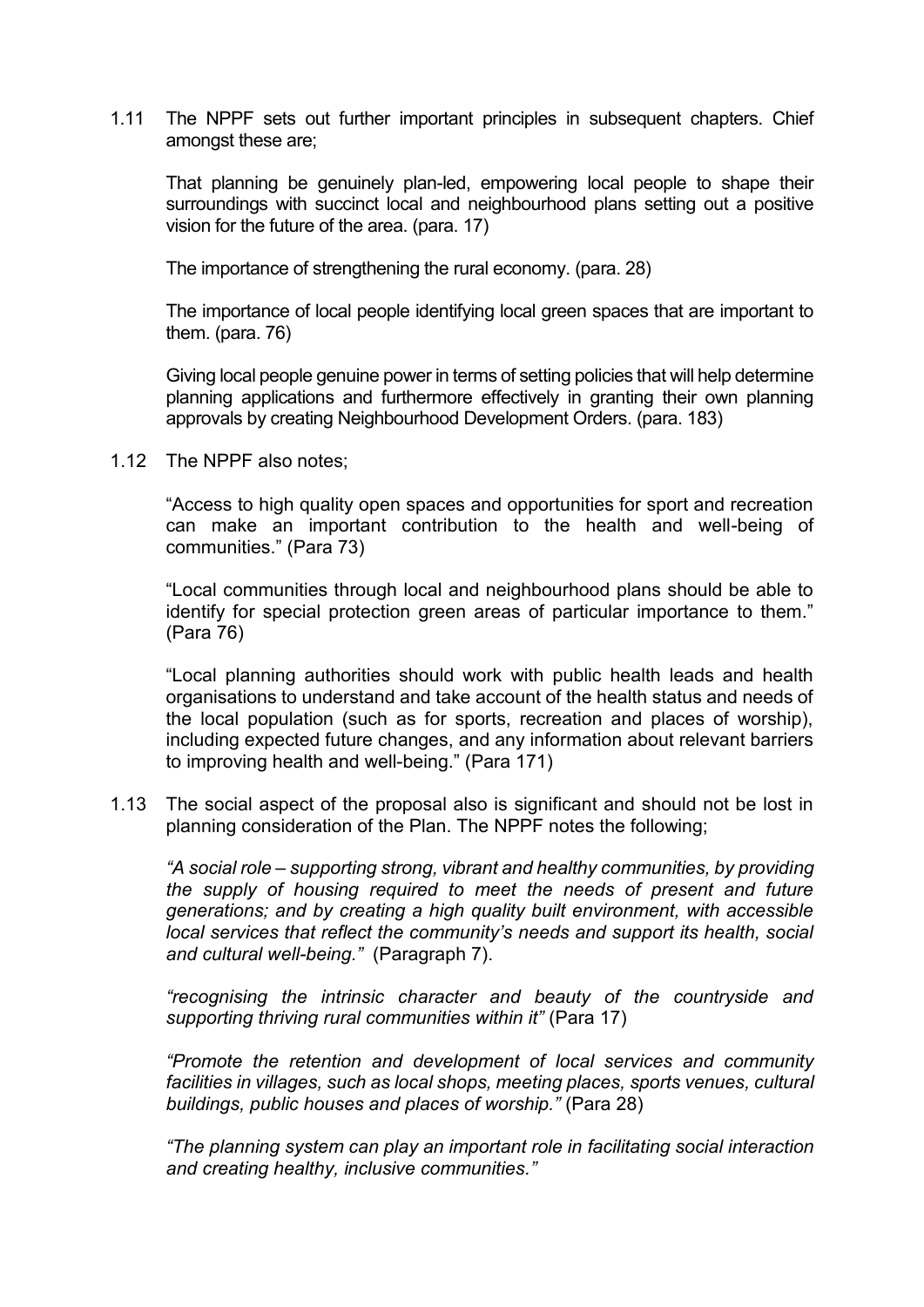*"local planning authorities should aim to involve all sections of the community in the development of Local Plans and in planning decisions"*

*"opportunities for meetings between members of the community who might not otherwise come into contact with each other"* (all the above at Para 69)

*"To deliver the social, recreational and cultural facilities and services the community needs, planning policies and decisions should:*

*plan positively for the provision and use of shared space, community facilities (such as local shops, meeting places, sports venues, cultural buildings, public houses and places of worship) and other local services to enhance the sustainability of communities and residential environments;*

*guard against the unnecessary loss of valued facilities and services, particularly where this would reduce the community's ability to meet its day-to-day needs;*

*ensure that established shops, facilities and services are able to develop and modernise in a way that is sustainable, and retained for the benefit of the community; and*

*ensure an integrated approach to considering the location of housing, economic uses and community facilities and services."* (all the above at Para 70)

- 1.14 One of the main goals of the Draft Neighbourhood Plan is to seek to deliver housing to enable growth generally and on behalf of the requirements of the Borough as a whole, while protecting the high quality countryside setting of the Parish including the setting of the North Downs AONB. These landscape assets would be protected not only for residents of the Parish but for the population as a whole.
- 1.15 The other aspects of the Draft Neighbourhood Plan seek to address the other issues identified above, including the protection of heritage assets and the setting of those assets, areas of open space considered important to local people, and the social and cultural aspects.
- 1.16 The above NPPF policies strongly and unequivocally note the need for balanced decision-making and the need to retain existing community facilities. In other words, the need for housing should not prevail over these other considerations.
- 1.17 It also is relevant to note that the Draft Neighbourhood Plan is in accordance with the latest Government emerging policies and planning direction as regards intended revisions to the NPPF in the bulletin released on  $10<sup>th</sup>$  December 2015. The five key likely changes are identified by Government as being;
	- Broadening the definition of affordable housing
	- Increasing the density of development around commuter hubs
	- Supporting sustainable new settlements and helping development on brownfield land and small sites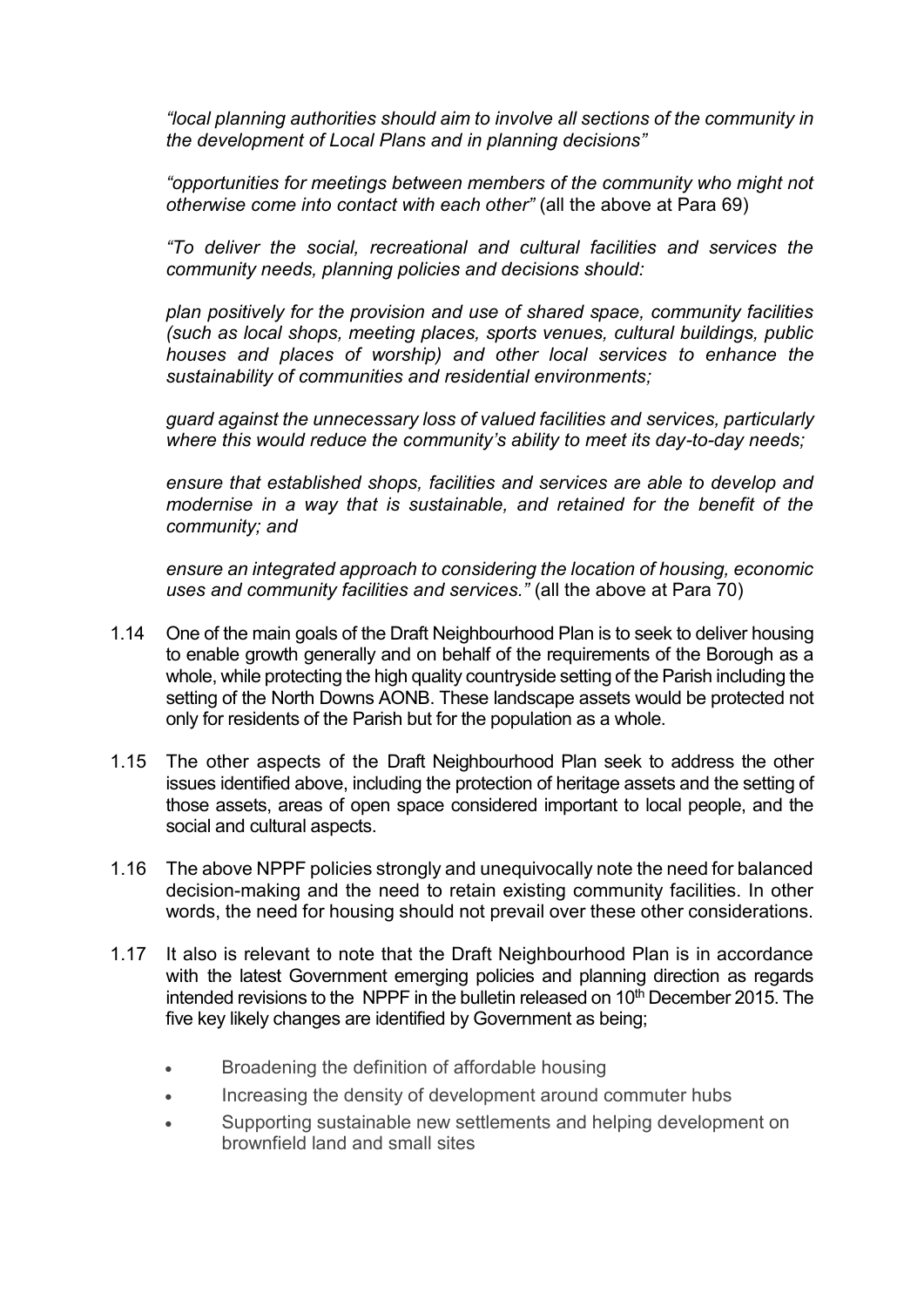- Helping the delivery of housing allocated in plans
- Promoting and aiding the delivery of starter homes.
- 1.18 All five of these points are directly relevant to the content of the Lenham Neighbourhood Plan, which therefore is seen to be in compliance with latest Government policy direction.
- 1.19 The Draft Neighbourhood Plan is in accordance with the above guidance, as supported by the public, and in liaison with the local authority.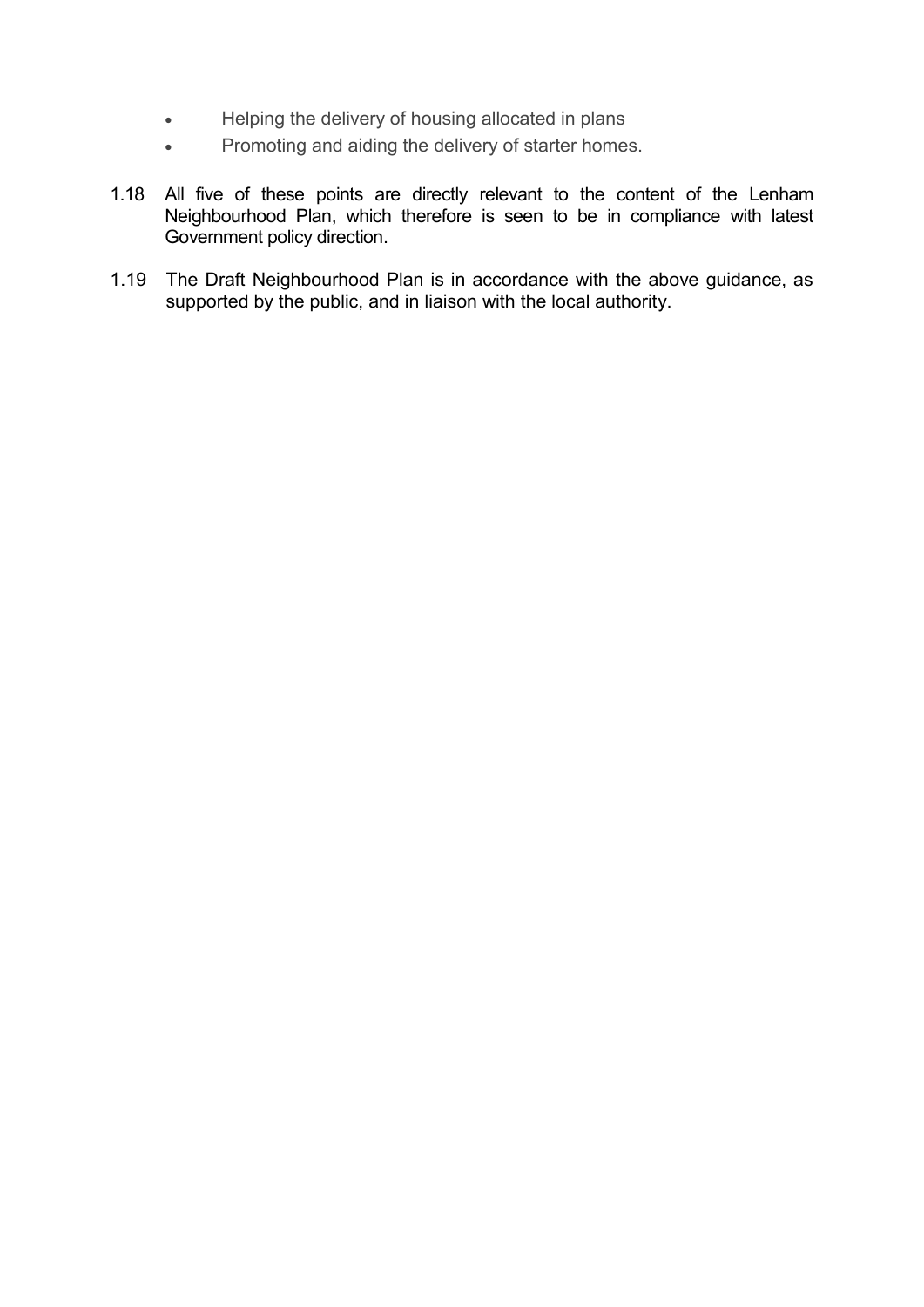#### 2 Condition b: Listed Buildings

**"having special regard to the desirability of preserving any listed building or its setting or any features of special architectural or historic interest that it possesses, it is appropriate to make the order. This applies only to Orders."**

- 2.1 The subject matter under consideration is a Draft Neighbourhood Plan rather than a Development Order. This aspect therefore is not relevant in this case.
- 2.2 Notwithstanding the above, it is noteworthy that the Plan would not adversely affect the setting of a listed building, and actively seeks to protect the setting of listed buildings and other heritage assets.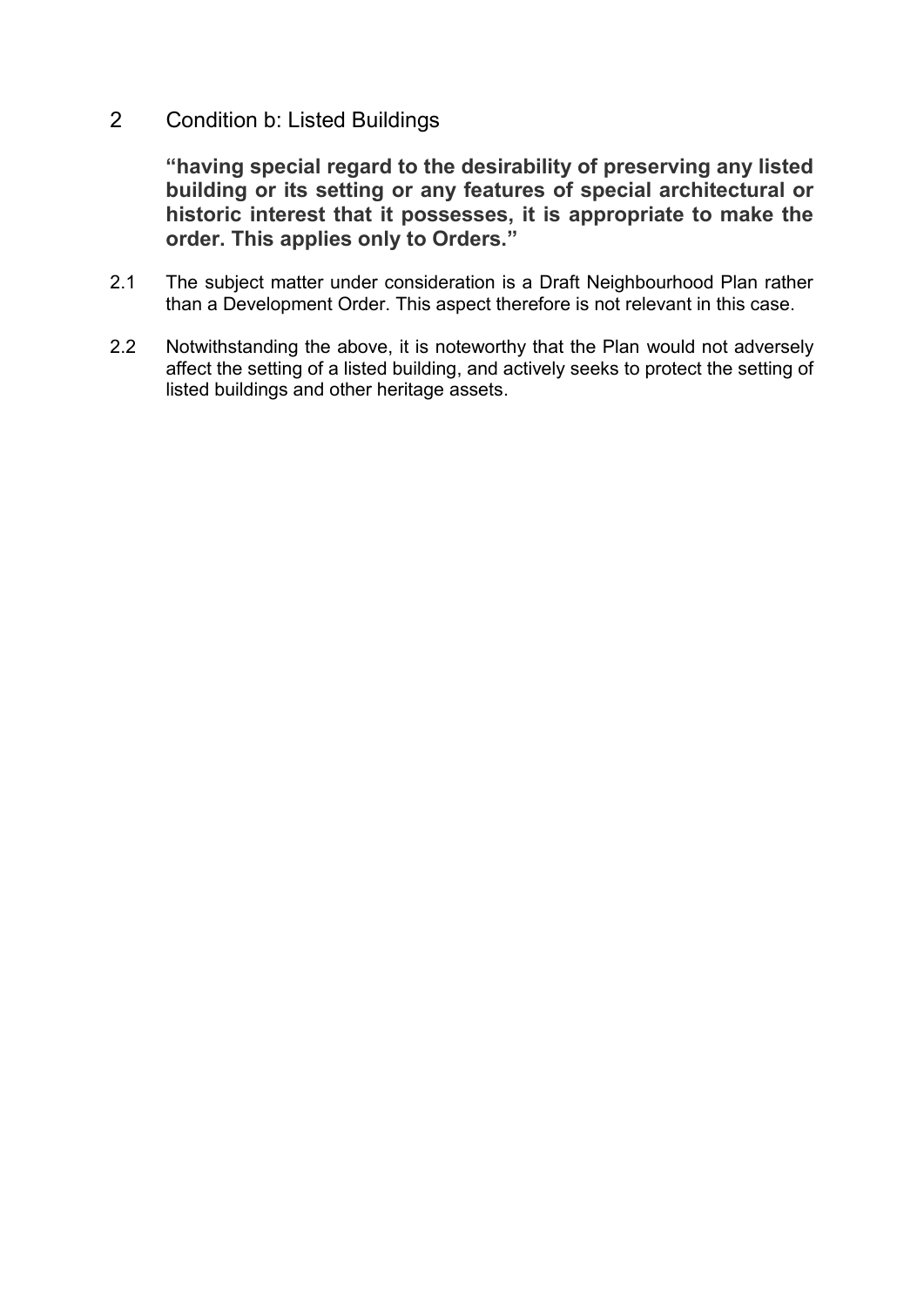#### 3 Conservation Areas

**"having special regard to the desirability of preserving or enhancing the character or appearance of any conservation area, it is appropriate to make the order. This applies only to Orders."**

- 3.1 Similarly, the subject matter under consideration is a Draft Neighbourhood Plan rather than a Development Order. This aspect therefore is not relevant in this case.
- 3.2 Again, notwithstanding the above, it is noteworthy that the Plan would not adversely affect the setting of a conservation area. The main proposals contained within the Plan are located to the south of and adjoining the settlement of Lenham village, and on brownfield sites, which are at considerable distance from, and beyond the viewshed of, the heritage assets of the older established heart of the settlement. The Neighbourhood Plan actively seeks to protect heritage assets from development proposals put forward by others.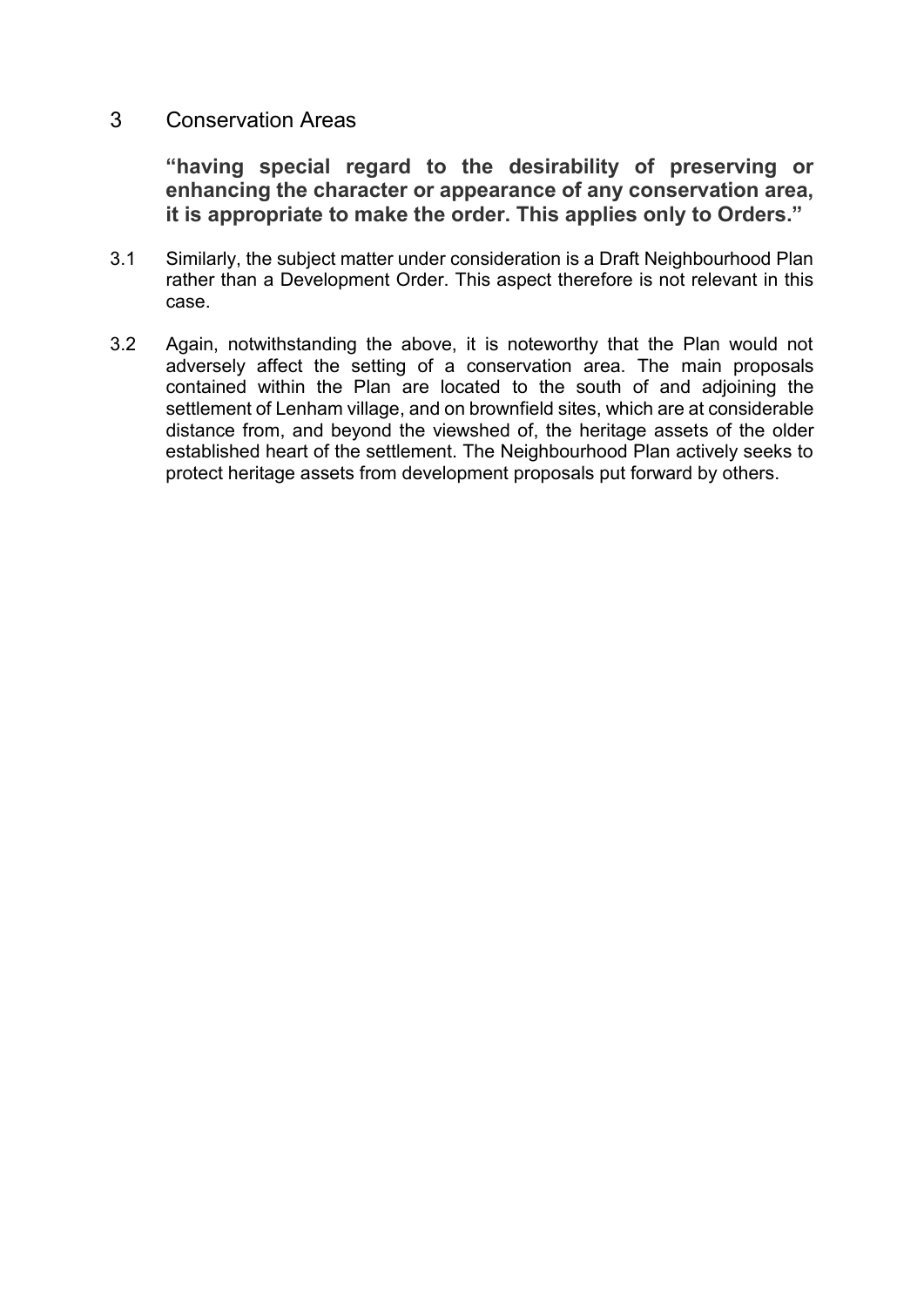#### 4 Sustainability

#### **"the making of the order (or neighbourhood plan) contributes to the achievement of sustainable development."**

- 4.1 The plan is in accordance with the above, in being sustainable.
- 4.2 The village of Lenham has been identified by the Local Authority as a Rural Service Centre suitable as being the focus of further housing development. There are a number of considerations to be taken into account in this case;
	- i) While in a rural location, the site of the key proposals contained within the Plan are well served by a sizeable settlement, namely Lenham village, with its facilities including shops, schools, and mainline railway station.
	- ii) While outside the existing settlement boundary, the proposed greenfield development under the Plan adjoins the settlement boundary, being immediately to the south and west of Lenham village and adjacent to the railway station. This is an important planning consideration. Part of the site to the south also was the subject of an upheld appeal.
	- iii) As identified at Chapter One, one of the main goals of the Plan is to seek to deliver housing while protecting the high quality countryside setting of the Parish including the setting of the North Downs AONB. These landscape assets would be protected not only for residents of the Parish but for the population as a whole, therefore addressing the needs of future generations.
	- iv) The Plan also addresses socio-cultural aspects including the protection of heritage assets and the setting of those assets, and areas of open space considered important to local people, again addressing the needs of future generations.
	- v) The housing component is significant but is less than that put forward by the Local Authority and is proportionate to the existing settlement of Lenham. It would not give rise to any undue burden on local facilities nor highways, and could act to ensure the ongoing viability of those facilities.
	- vi) It is intended that the dwellings forming a part of the Plan would be of sustainable design and construction. Social aspects such as affordable housing and self-build housing also are addressed in and encouraged by the Plan.
	- vii) Given the above considerations, discussions have indicated the LPA is able to support the Plan.
- 4.3 Given all the above, and in liaison with the LPA, the Plan is therefore considered sound regards its sustainability.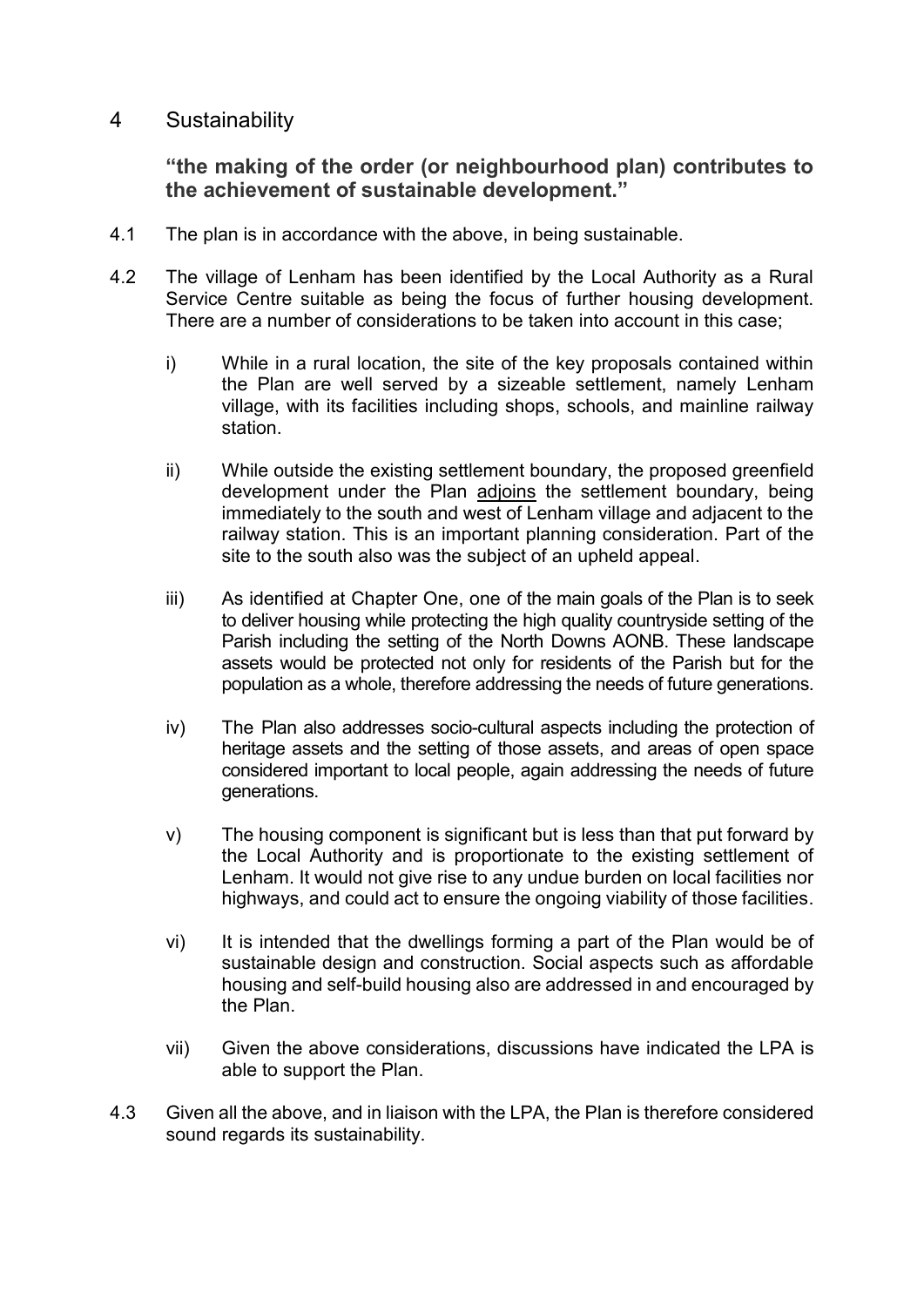#### 5 The Local Plan

**"the making of the order (or neighbourhood plan) is in general conformity with the strategic policies contained in the development plan for the area of the authority (or any part of that area)."**

- 5.1 The LPA is currently in the process of plan-making and there are therefore two Local Plans to consider;
	- i) The Maidstone Borough Council Local Plan 2000 ii) The Emerging Local Plan
- 5.2 The existing Local Plan evidently is very old although some of its policies are saved and remain in effect.
- 5.3 The Emerging Local Plan is taking longer to prepare than Maidstone Borough Council initially had intended. It appears on course to be adopted sometime in 2017, likely being after the subject Neighbourhood Plan has been to referendum and become adopted.
- 5.4 The key matter to be addressed relating to Local Plan compliance is quantum of housing growth and the location of that growth. The Local Plan of 2000 did not identify the Parish as being a suitable location for significant growth. In marked contrast, the Emerging Local Plan intends that the Parish is suited for significant housing growth, being a further 1,500 dwellings. The subject Neighbourhood Plan has identified sites suitable for the development of in the order of 1,100 dwellings. However, discussions have indicated that Maidstone Borough Council can accept and support this number of dwellings and can support the Neighbourhood Plan.
- 5.5 The second aspect is the location of housing development. Maidstone Council had been inclined to accept significant development of greenfield land to the east and west of Lenham village forming the immediate setting of the North Downs AONB, as evidenced by the submissions under the SHLAA Call For Sites process and the Council's response to those submissions to date. In contrast, the Neighbourhood Plan seeks to locate the vast majority of housing development on identified brownfield sites and on a small area of greenfield land which adjoins the south and west of Lenham village and which appears to have public support. Important landscape appraisal work was commissioned by Maidstone Borough Council and produced on their behalf by Jacobs Consultants. This included the Landscape Assessments of 2012 and 2013 and the Landscape Capacity Study of 2015. This work highlighted the high quality landscape of the Parish and its sensitivity to change. It is concluded that the Neighbourhood Plan has a higher degree of compliance with this important landscape work than were the intentions of Maidstone Borough Council to date.
- 5.6 There appear to be no other notable aspects of contention regards the Local Plan, whether the 2000 Local Plan or the Emerging Local Plan. Those Local Plans include many policies in support of the proposal, including protecting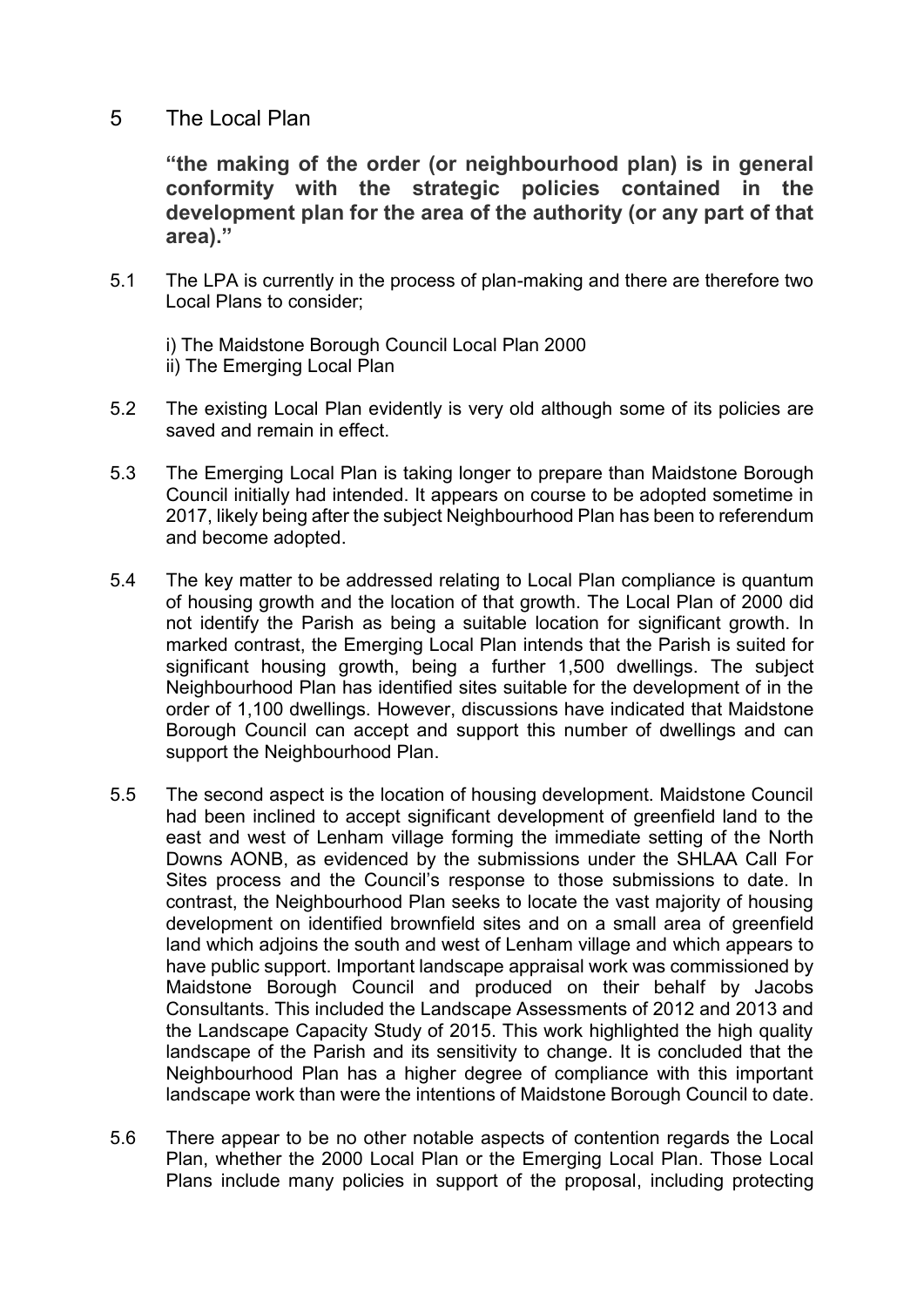heritage assets and local open areas and countryside considered important to local people.

5.7 It is therefore concluded that the Draft Neighbourhood Plan can be considered sound regards its compliance with the Local Plan.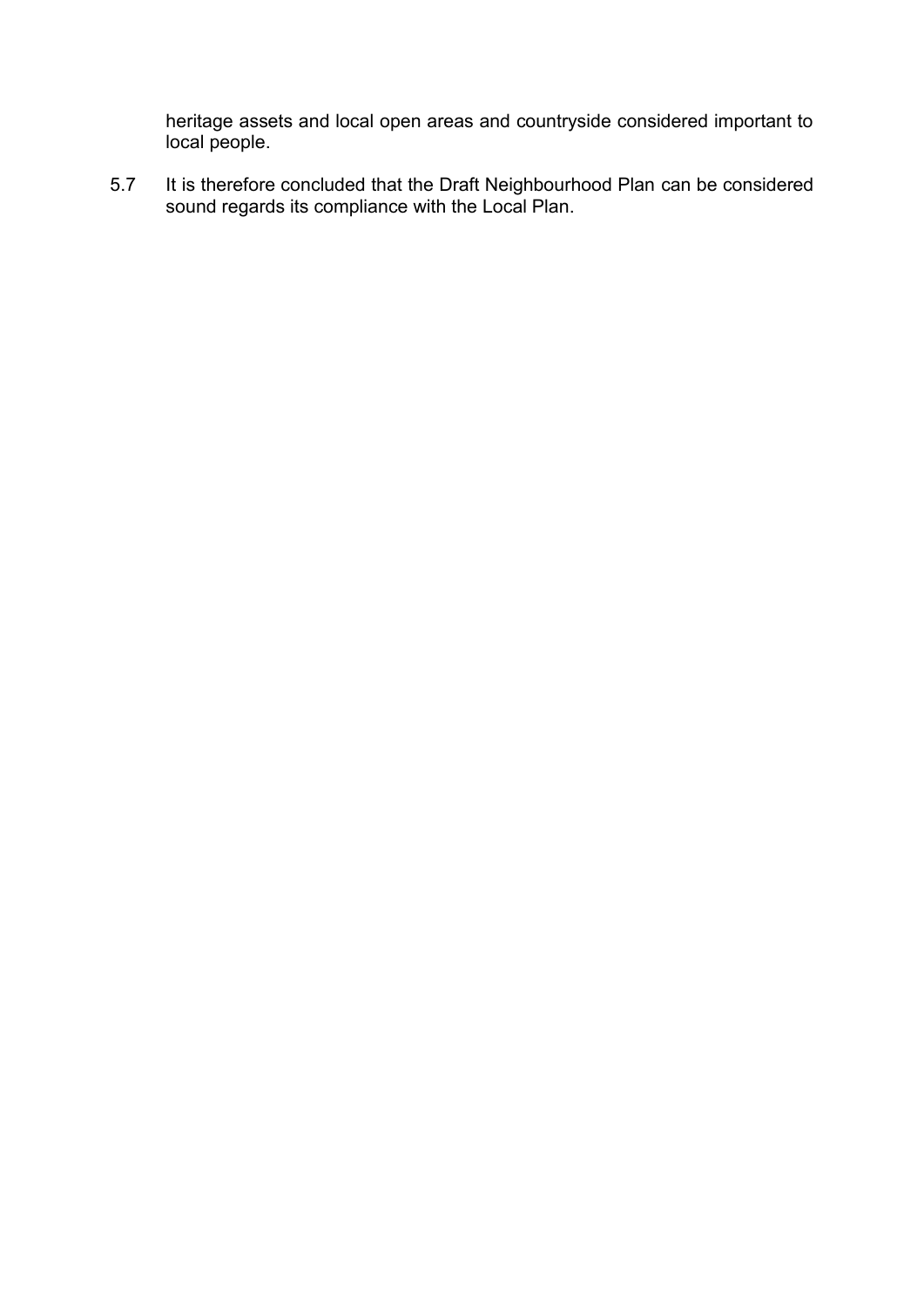#### 6 EU Obligations

**"the making of the order (or neighbourhood plan) does not breach, and is otherwise compatible with, EU obligations."**

- 6.1 This seeks to provide a high level of protection of the environment by integrating environmental considerations, environmental impact assessments, consideration of habitat and wild birds, and the considerations of matters including waste disposal/recycling and water management into the process of preparing plans and programmes. It may in some cases be of relevance to neighbourhood plans.
- 6.2 One of the main goals of the Draft Neighbourhood Plan is to seek to protect the high quality countryside setting of the Parish including the setting of the North Downs AONB, with the vast majority of the growth proposals being located on brownfield land. This accords with the criteria under the EU Obligations as noted above, and contrasts strongly with the intentions of Maidstone Borough Council to date in which the vast majority of development would be located on greenfield land.
- 6.3 It is evident the proposals of the Draft Neighbourhood Plan have a higher degree of compliance with the EU Obligations than have the intentions of Maidstone Borough Council to date.
- 6.4 It is concluded that the Draft Neighbourhood Plan is compliant with EU obligations.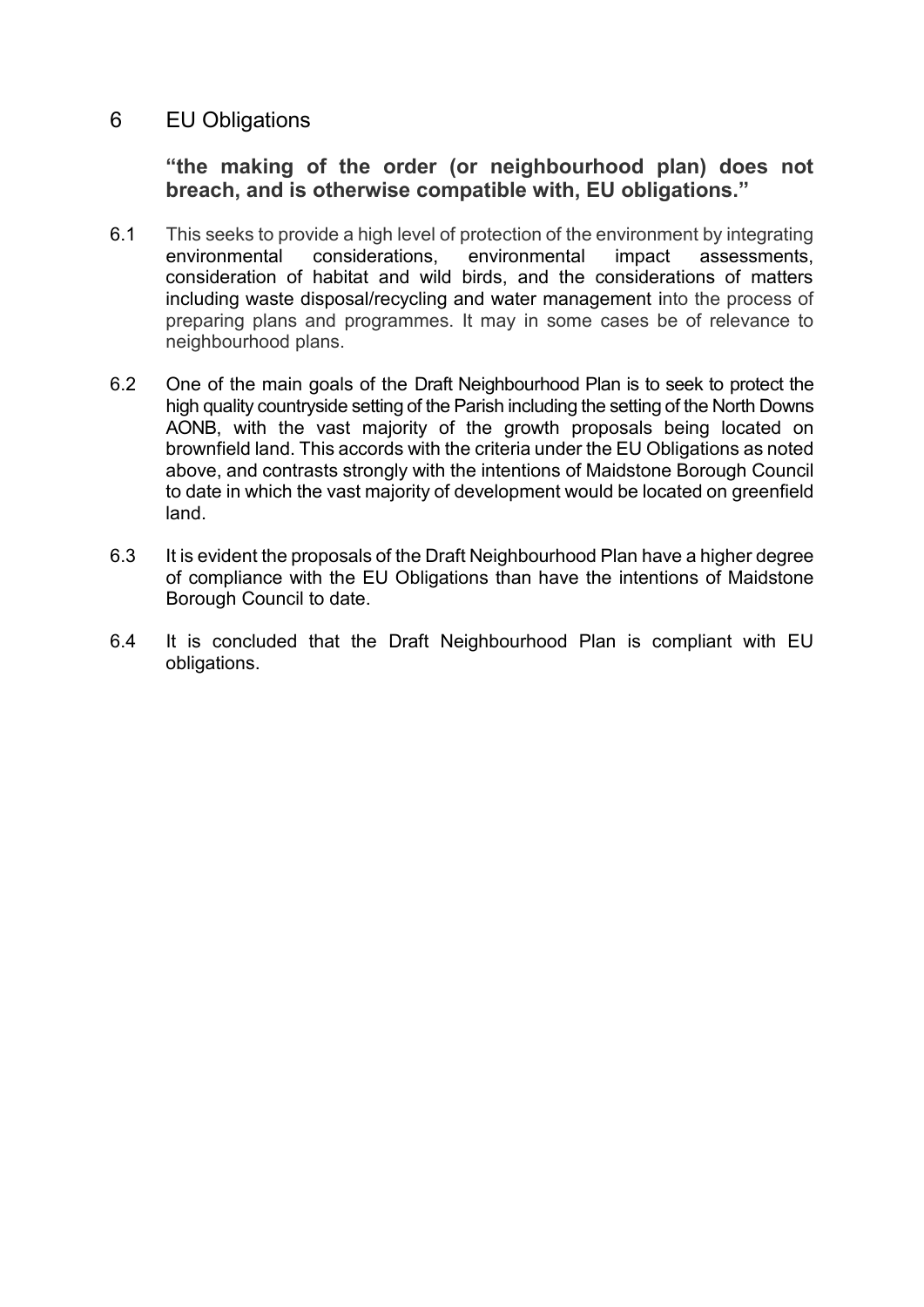#### 7 Prescribed Conditions and Prescribed Matters

**"prescribed conditions are met in relation to the Order (or plan) and prescribed matters have been complied with in connection with the proposal for the order (or neighbourhood plan)."**

7.1 There are two aspects to this clause, namely that;

*"the making of the neighbourhood plan is not likely to have a significant effect on a European site (as defined in the Conservation of Habitats and Species Regulations 2012) or a European offshore marine site (as defined in the Offshore Marine Conservation (Natural Habitats, &c.) Regulations 2007) (either alone or in combination with other plans or projects)."*

and

*"having regard to all material considerations, it is appropriate that the Neighbourhood Development Order is made, where the development described in an order proposal is EIA development."*

- 7.2 The proposals within the Draft Neighbourhood Plan are not in the vicinity of any European Site and will not impact on any European Site as so defined. The proposals have placed significant weight on the need to protect the sources and watercourses of the Stour and Len rivers, which are two of Kent's most significant rivers. The Parish is inland and not near any coastal site so evidently will not have any impact on any offshore marine site.
- 7.3 The second clause relates to Neighbourhood Development Orders, which is not relevant in this case.
- 7.4 The Draft Neighbourhood Plan is therefore compliant in this regard.